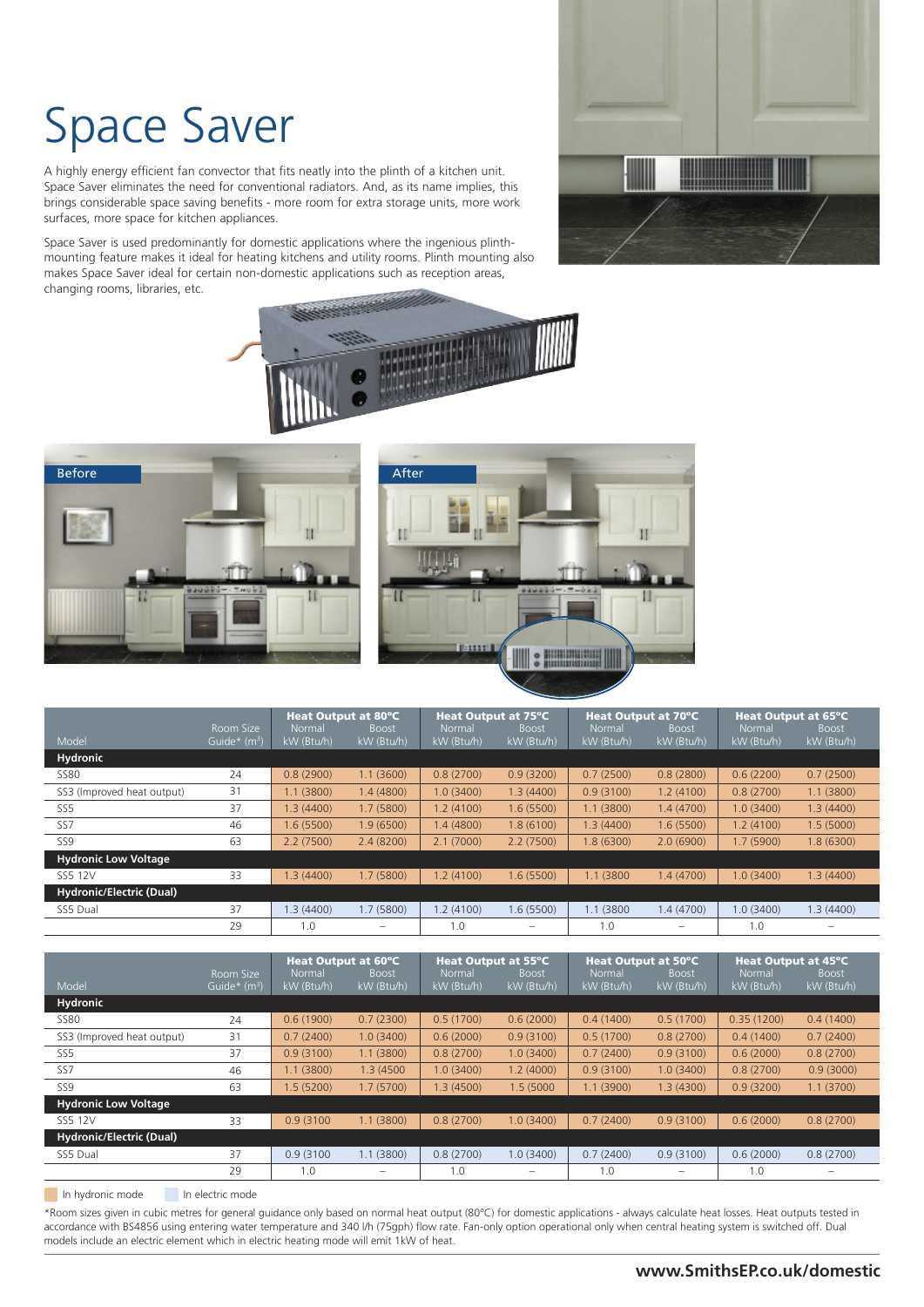| Model                           | Room Size<br>Guide* (m <sup>3</sup> ) | Heat Output at 40°C<br>Normal<br>kW (Btu/h) | <b>Boost</b><br>kW (Btu/h) |
|---------------------------------|---------------------------------------|---------------------------------------------|----------------------------|
| <b>Hydronic</b>                 |                                       |                                             |                            |
| <b>SS80</b>                     | 24                                    | 0.3(900)                                    | 0.3(1100)                  |
| SS3 (Improved heat output)      | 31                                    | 0.3(1000)                                   | 0.6(2000)                  |
| SS <sub>5</sub>                 | 37                                    | 0.5(1700)                                   | 0.7(2400)                  |
| SS <sub>7</sub>                 | 46                                    | 0.6(2000)                                   | 0.8(2700)                  |
| <b>SS9</b>                      | 63                                    | 0.7(2500)                                   | 0.9(3000)                  |
| <b>Hydronic Low Voltage</b>     |                                       |                                             |                            |
| SS5 12V                         | 33                                    | 0.5(1700)                                   | 0.7(2400)                  |
| <b>Hydronic/Electric (Dual)</b> |                                       |                                             |                            |
| SS5 Dual                        | 37                                    | 0.5(1700)                                   | 0.7(2400)                  |
|                                 | 29                                    | 1.0                                         |                            |
|                                 |                                       |                                             |                            |

| Model                           | Room Size<br>Guide $*$ (m <sup>3</sup> ) | <b>Sound Levels</b><br><b>Normal</b><br>(dBA) | <b>Boost</b><br>(dBA) | Fascia Grille<br><b>Finish</b><br>Fan-Only |
|---------------------------------|------------------------------------------|-----------------------------------------------|-----------------------|--------------------------------------------|
| <b>Hydronic</b>                 |                                          |                                               |                       |                                            |
| <b>SS80</b>                     | 24                                       | 32                                            | 40                    | Stainless Steel                            |
| SS <sub>3</sub>                 | 31                                       | 26                                            | 39                    | Stainless Steel                            |
| SS <sub>5</sub>                 | 37                                       | 27                                            | 43                    | Stainless Steel                            |
| SS <sub>7</sub>                 | 46                                       | 30                                            | 44                    | Stainless Steel                            |
| SS <sub>9</sub>                 | 63                                       | 41                                            | 46                    | Stainless Steel                            |
| <b>Hydronic Low Voltage</b>     |                                          |                                               |                       |                                            |
| SS5 12V                         | 33                                       | 31                                            | 39                    | Stainless Steel                            |
| <b>Hydronic/Electric (Dual)</b> |                                          |                                               |                       |                                            |
| SS5 Dual                        | 37                                       | 27                                            | 43                    | Stainless Steel                            |

Sound levels measured at 1.5m.

In hydronic mode In electric mode

\*Room sizes given in cubic metres for general guidance only based on normal heat output (80ºC) for domestic applications - always calculate heat losses. Heat outputs tested in accordance with BS4856 using entering water temperature and 340 l/h (75gph) flow rate. Fan-only option operational only when central heating system is switched off. Dual models include an electric element which in electric heating mode will emit 1kW of heat.

| Model                           | Flow & Return<br>Connections | <b>Mains</b><br>Cable | Transformer | Flexible<br>Hoses | Isolating<br>Valves | Fused<br>Spur | Normal<br>(Watts) | <b>Power Consumption</b><br><b>Boost</b><br>(Watts) | <b>Water Capacity</b><br>(Litres) |
|---------------------------------|------------------------------|-----------------------|-------------|-------------------|---------------------|---------------|-------------------|-----------------------------------------------------|-----------------------------------|
| <b>Hydronic</b>                 |                              |                       |             |                   |                     |               |                   |                                                     |                                   |
| <b>SS80</b>                     | 15mm                         | 2.0 <sub>m</sub>      | n/a         |                   | n/a                 | 3A            | 5                 | 10                                                  | 0.35                              |
| SS3                             | 15mm                         | 2.0 <sub>m</sub>      | n/a         | n/a               | n/a                 | 3A            | 18                | 25                                                  | 0.36                              |
| SS <sub>5</sub>                 | 15mm                         | 2.0 <sub>m</sub>      | n/a         |                   | n/a                 | 3A            | 18                | 25                                                  | 0.36                              |
| SS <sub>7</sub>                 | 15mm                         | 2.0 <sub>m</sub>      | n/a         |                   | n/a                 | 3A            | 21                | 30 <sup>°</sup>                                     | 0.38                              |
| SS <sub>9</sub>                 | 15mm                         | 2.0 <sub>m</sub>      | n/a         |                   | n/a                 | 3A            | 24                | 35                                                  | 0.43                              |
| <b>Hydronic Low Voltage</b>     |                              |                       |             |                   |                     |               |                   |                                                     |                                   |
| SS5 12V                         | 15mm                         | 0.45m                 | ٠           |                   | n/a                 | 3A            | 21                | 30                                                  | 0.36                              |
| <b>Hydronic/Electric (Dual)</b> |                              |                       |             |                   |                     |               |                   |                                                     |                                   |
| SS5 Dual                        | 15mm                         | 2.0 <sub>m</sub>      | n/a         | ٠                 | n/a                 | 5A            | 18                | 25                                                  | 0.36                              |
|                                 |                              |                       |             |                   |                     |               | 1009              | 1013                                                | n/a                               |

In hydronic mode In electric mode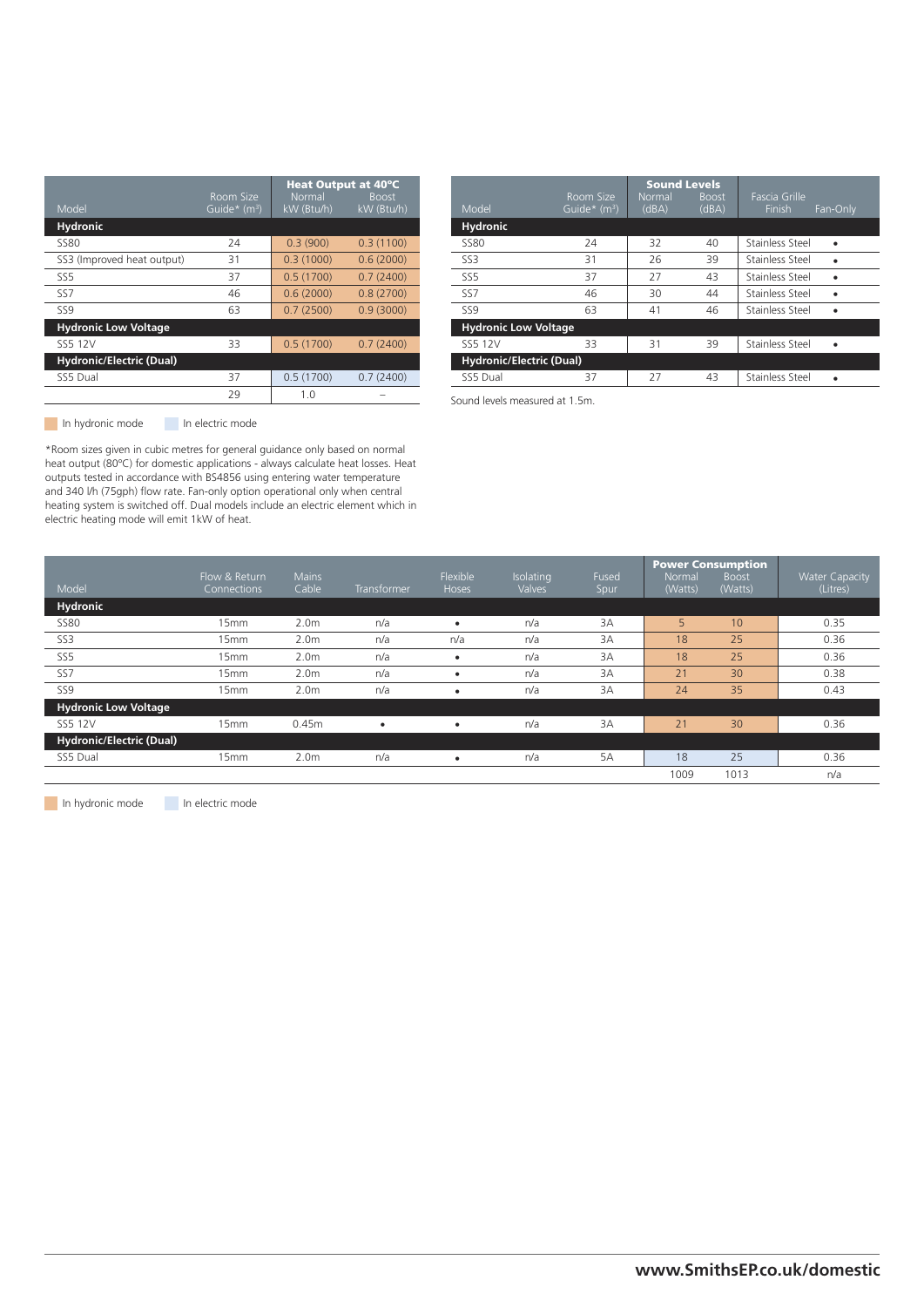



Wall-mounted room thermostat



Wall-mounted on/off switch



Aluminium

#### **Alternative Grille Finishes**

Space Saver models are supplied with a detachable brushed steel fascia grille. Fascia grilles are also available in the above colours.

## **Space Saver**

#### **Fascia Grille Finish**

Stainles Steel

#### **Installation**

- Important: Correct fascia grille opening must be cut to allow sufficient air intake
	- 20mm clearance above unit required
	- Model secured to plinth by two screws through fascia grille
	- Unit must be earthed (not 12 volt SELV)
	- Suitable for two-pipe central heating systems only
	- SS80 supplied with detachable cable
	- SS80 models have easy fit thermostat facility

#### **Accessories**

Wall-mounted room thermostat

SS80: Grilles: brown - RAL 8016, black - RAL 9005, white - RAL 9010

All other models: Grilles: brown - RAL 8016, black - RAL 9005, white - RAL 9010, chrome, aluminium, gold

Wall mounted control switch (white) to suit SS3, SS5, SS5/12V, SS7, SS9

## **Commissioning**

Check water temperature is hot enough to activate low temperature cut-out thermostat (LTC). Vent screw accessible through fascia grille

#### **Controls**

Single rocker switch - low/off/normal

SS80: Low temperature cut-out thermostat set to energise fan at approximately 35°C

SS5 W/Dual: three rocker switches, heating/off/fan-only, hydronic/electric, normal/boost

Low temperature cut-out thermostat set to energise fan at approximately 35°C

All other models: two rocker switches -normal/off/boost, heating/fan-only

Low temperature cut-out thermostat set to energise fan at approximately 35°C

**See Glossary on page 46 for further information on Accessories**



# **SS3, SS5, SS5 12V, SS7**



**SS9**



91